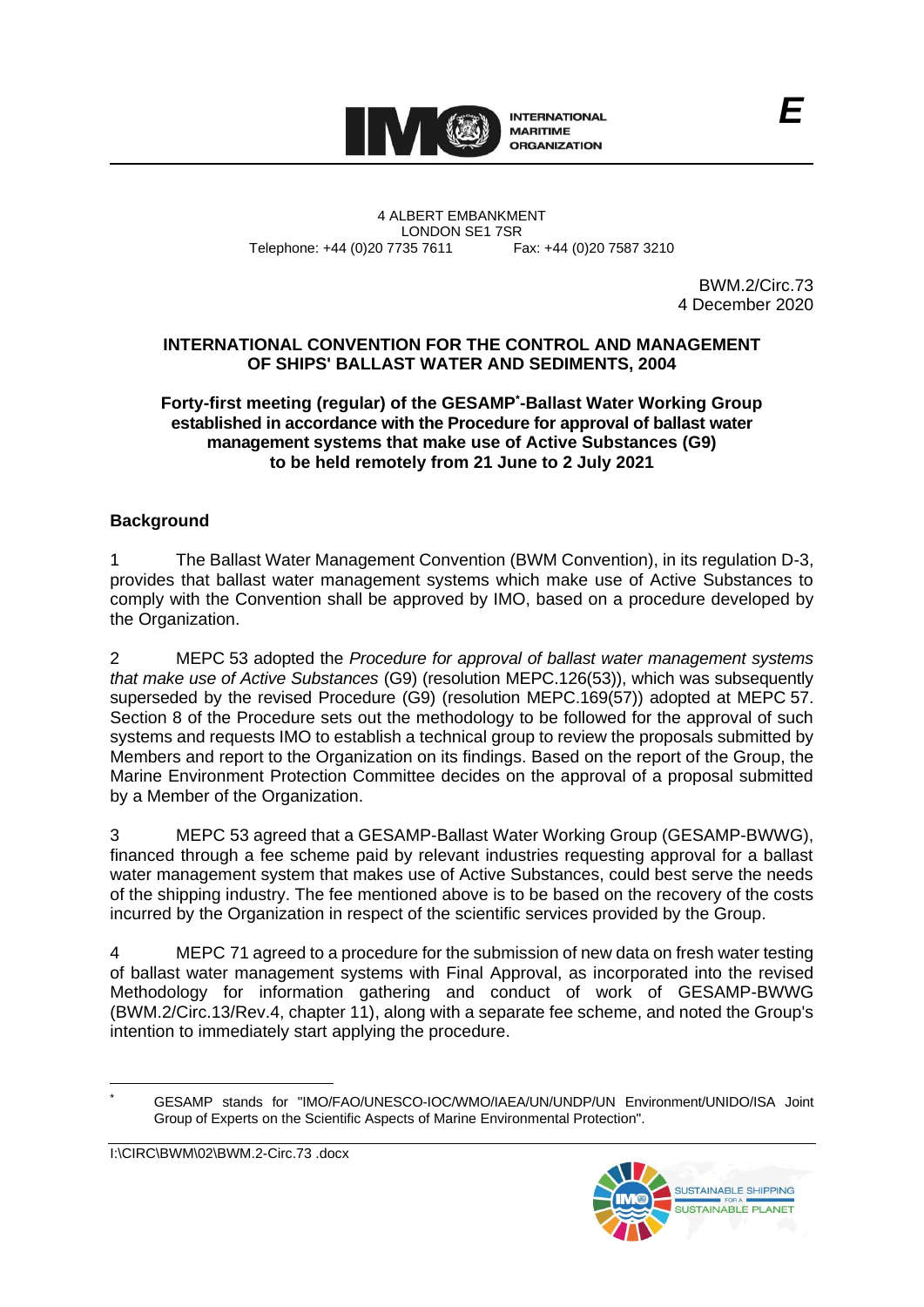5 Based on the previous practice agreed by MEPC, GESAMP-BWWG aims to hold its meetings 20 weeks before the MEPC session that is expected to decide on the approval of the proposals made by the Member Governments. Consequently, a 28-week deadline has been established for the submission of the proposals for approval (including the complete application dossiers). This allows 8 weeks for the preparation of the meeting and enables interested parties to provide information that is relevant to the evaluation in accordance with the provisions of paragraph 8.1.2.6 of Procedure (G9). In this respect, Members are invited to submit the non-confidential description of their ballast water management systems that make use of Active Substances to the MEPC session before the one expected to decide on the approval or, if this is not possible, at their earliest opportunity after that, but not later than the 28-week deadline established above. A timetable for activities related to the GESAMP-BWWG meetings is attached as annex 1 of this circular for easy reference.

## **Forty-first meeting of the GESAMP-BWWG**

6 As MEPC 77 has been scheduled to be held from 8 to 12 November 2021, the forty-first GESAMP-BWWG meeting is tentatively scheduled **from 21 June to 2 July 2021**, subject to submission of relevant documents and application dossiers by Member Governments and subject to appropriate payment of the fees described in paragraphs 12 and 13 below. GESAMP-BWWG will review the application dossiers received by **23 April 2021**, which represents the 28-week deadline for MEPC 77. The report of the Group will be reviewed by GESAMP itself and submitted to MEPC 77 for its consideration.

7 It should be noted that the application dossiers for Basic and Final Approval will be reviewed in the chronological order of their submission, and take precedence over any submissions of new data on fresh water testing. An application dossier will be considered as submitted only when all the required application elements set out in annex 3 have been received by IMO. GESAMP-BWWG will endeavour to review as many proposals as possible submitted before the 28-week deadline. Any proposal for approval that is not reviewed in the forty-first meeting due to time constraints will be reviewed at the earliest meetings of the Group after MEPC 77 and reported to MEPC 78.

8 Member Governments are invited **to submit their proposals for approval** of ballast water management systems that make use of Active Substances, together with the Letter of Agreement referred to in paragraph 11 of this circular and the complete application, as set out in annex 3, as soon as possible but **not later than 23 April 2021** to:

International Maritime Organization Marine Environment Division 4 Albert Embankment London SE1 7SR United Kingdom

Tel.: +44 (0)20 7463 4145 Email: [MJensen@imo.org](mailto:MJensen@imo.org)

9 The proposals for approval should take into account the relevant provisions of Procedure (G9), the terms of reference attached as annex 2 to this circular and the Methodology for information gathering and conduct of work of GESAMP-BWWG, contained in the technical circular BWM.2/Circ.13 and its revisions. The revised Methodology in BWM.2/Circ.13/Rev.4 is applicable for all submissions for Basic Approval of ballast water management systems to MEPC 77 and to subsequent submissions for Final Approval of those systems.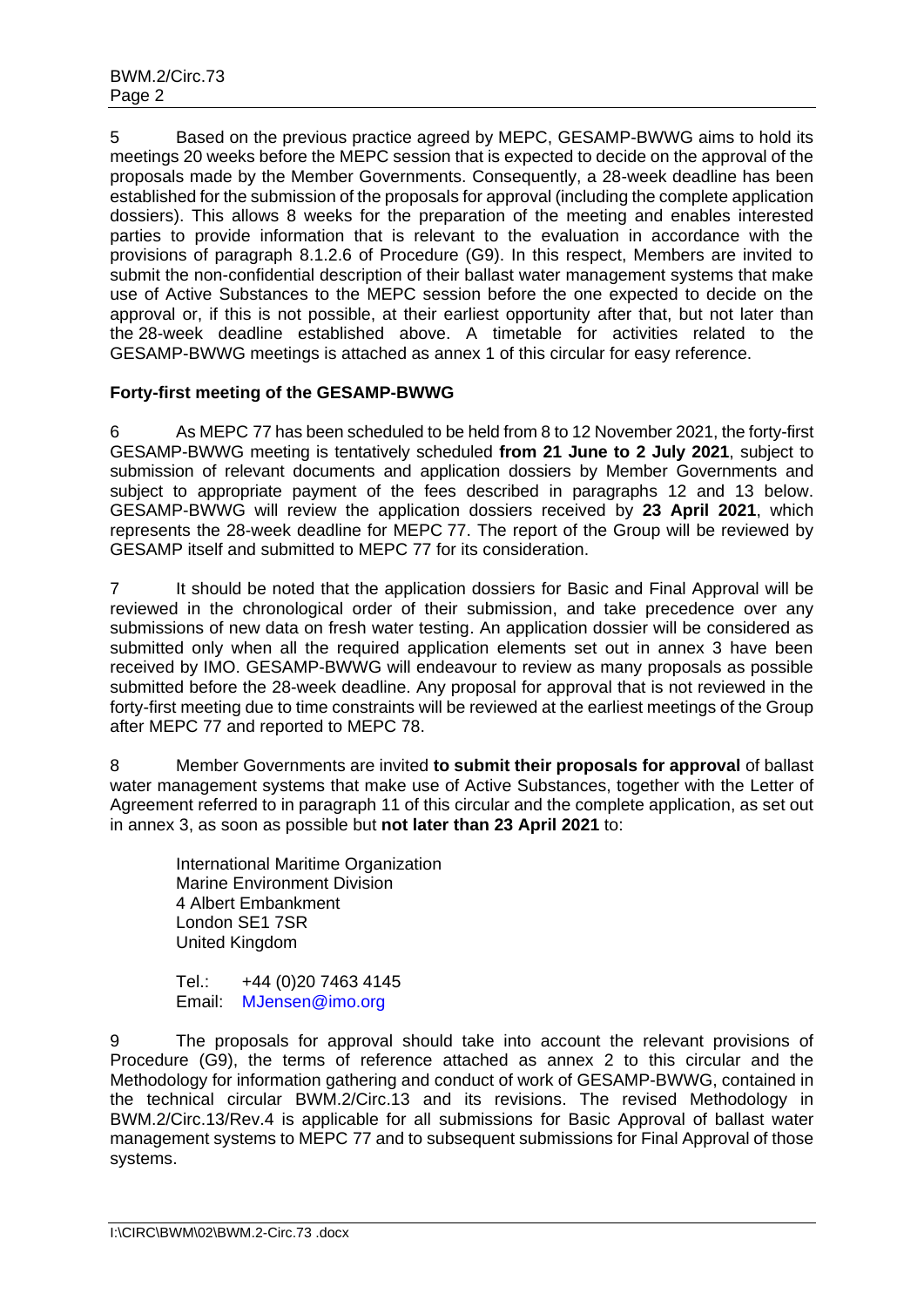10 Member Governments are reminded that, as a prerequisite of the review, a description of their proposals for approval containing the non-confidential data related to the respective ballast water management system that makes use of Active Substances should also be submitted **to MEPC 77 not later than 23 April 2021**, to enable interested parties to provide information that is relevant to the evaluation by GESAMP-BWWG.

11 It should be noted that the approval of ballast water management systems that make use of Active Substances is part of the regulatory function of the Organization and its Committees, and that GESAMP-BWWG has only an advisory role. A Letter of Agreement concerning the nature of the financial arrangements, the assertion of intellectual property rights, the settlement of disputes and the privileges and immunities of the Organization, shall be signed and submitted by the Members of the Organization, together with their respective application dossiers, when proposing an approval. The draft text of such a Letter of Agreement is attached as an appendix to this circular for the guidance of interested parties.

12 A non-refundable registration fee of \$50,000 should be paid together with each submission of an application dossier for Basic or Final Approval of a ballast water management system that makes use of Active Substances. A non-refundable registration fee of \$20,000 should be paid together with each submission of an application dossier for approval of new data on fresh water testing of a ballast water management system with Final Approval.

13 After the deadline mentioned in paragraph 8 above, and based on the number of proposals received, the submitting Administrations will be advised on any additional amount needed to ensure the financing of the meeting. The total amount paid for one specific meeting covers the costs related to the services provided by the Group and by GESAMP, the support of the Secretariat to process the submissions and to assist the Group during its deliberations, the production of the report, and all the associated costs incurred by IMO. Bearing in mind the cost recovery character of the fee associated with GESAMP-BWWG meetings, in case a proposal is not recommended for approval (Basic or Final Approval, or approval of new data on fresh water testing) in the first instance, any supplemental information should be evaluated by the Group as a new proposal and should be subjected to a new fee.

14 Member Governments intending to submit proposals for approval of ballast water management systems that make use of Active Substances are advised to contact the IMO Secretariat in advance for detailed information on the payment procedures and any other issues relating to their submissions.

# **Dates for future GESAMP-BWWG meetings**

15 As MEPC 78 is tentatively scheduled for spring 2022, using the timetable described in paragraph 5 and contained in annex 1 to this circular, the next regular meeting relating to the session above is tentatively planned for late 2021, with the deadline for submission of the proposals in autumn 2021. The final dates will be circulated in due course.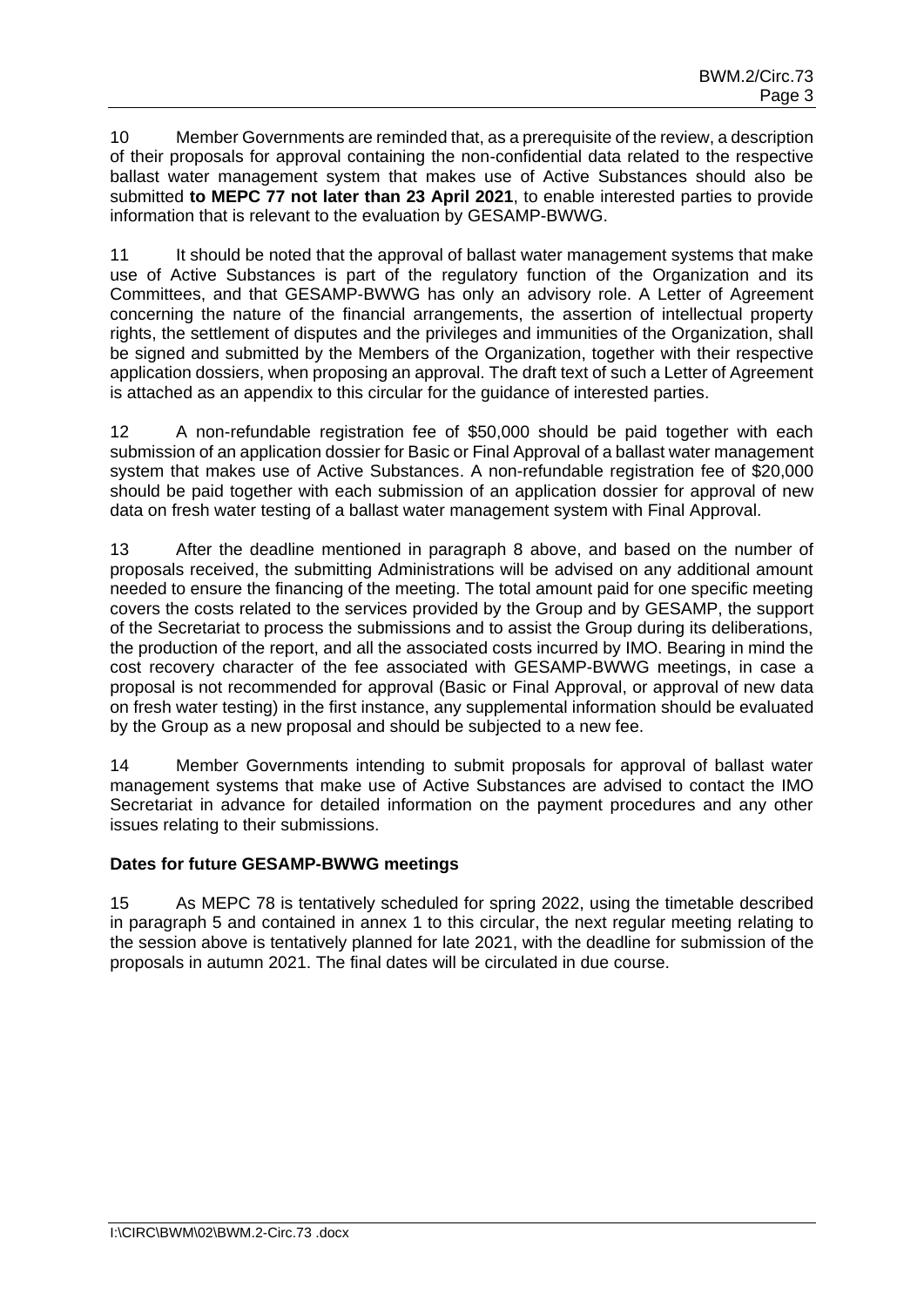### **APPENDIX**

#### **LETTER OF AGREEMENT**

#### **[relating to a ballast water management system that makes use of Active Substances proposed for approval in accordance with regulation D-3, paragraph 2, of the Ballast Water Management Convention]**

#### **[relating to new data on fresh water testing of a ballast water management system with Final Approval in accordance with regulation D-3, paragraph 2, of the Ballast Water Management Convention]**

Having received a satisfactory application on **[please insert the name of the ballast water management system]** produced by **[please insert the name of the manufacturer]**, the undersigned hereby confirms, on behalf of the maritime Administration of **[please insert the name of the submitting country]**, that the application dossier regarding [the ballast water management system that makes use of Active Substance(s)] [new data on fresh water testing of the ballast water management system with Final Approval] mentioned above is subject to the following conditions:

1. **Financial arrangements**: The fee paid in connection with this proposal for approval is based on the recovery of costs incurred by the International Maritime Organization (Organization) in respect of the services provided by the GESAMP-Ballast Water Working Group.

> For an application for Basic or Final Approval of a ballast water management system that makes use of Active Substance(s), fees will be invoiced in up to three tranches:

- \$50,000 immediately following receipt of this Letter of Agreement by the Organization:
- an additional \$50,000 immediately following the deadline for submissions, if only one submission has been made; and/or
- a final invoice to recover costs over the initial cost estimate, if required.

For an application for approval of new data on fresh water testing of a ballast water management system with Final Approval, a fee of \$20,000 will be invoiced immediately following receipt of this Letter of Agreement by the Organization.

All fees paid as described above will be retained in a Trust Fund established for this purpose.

2. **Intellectual property rights**: The Organization and the members of the GESAMP-Ballast Water Working Group will make every reasonable effort to prevent the disclosure of information which is clearly and prominently identified as being subject to an intellectual property right, subject to the condition that sufficient detail must be provided to the Marine Environment Protection Committee (MEPC) of the Organization to enable that body to perform its functions under resolution MEPC.169(57) and, in particular, to approve the proposed ballast water management systems that make use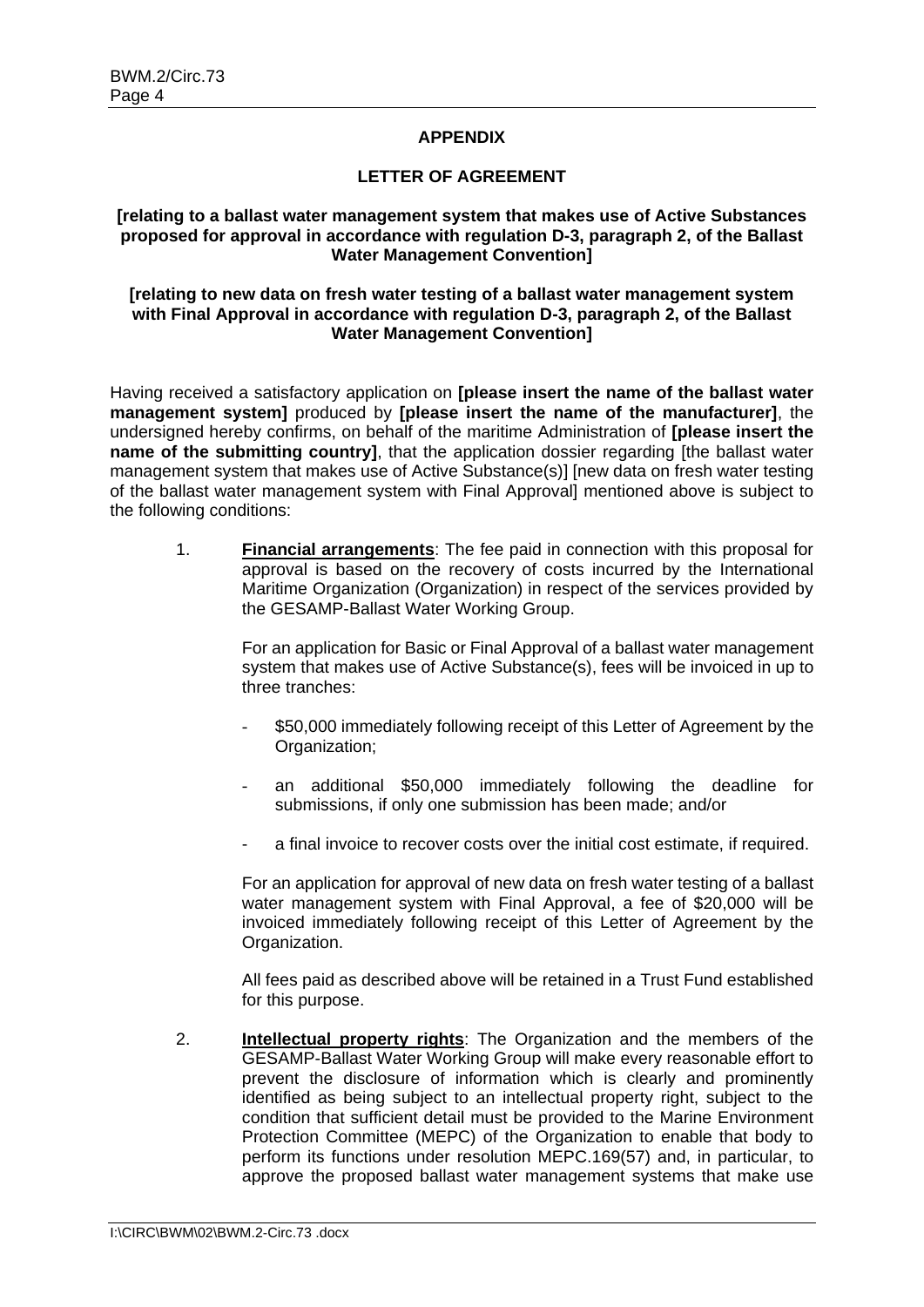of Active Substances. In this respect the members of the Group will be required to sign a declaration concerning the confidentiality of information acquired as a result of their affiliation with the Group. In any case, neither the Organization nor the members of the GESAMP-Ballast Water Working Group can accept liability for damage or loss, which may result from disclosure of such information in the exercise of their responsibilities.

- 3. **Settlement of disputes**: The submitting Administration, the Organization, and the GESAMP-Ballast Water Working Group shall use their best efforts to settle amicably any dispute, controversy or claim arising out of, or relating to the process established for reviewing Active Substances used for the management of ballast water or this Letter of Agreement, or the breach, termination or invalidity thereof. Where these parties wish to seek such an amicable settlement through conciliation, the conciliation shall take place in accordance with the UNCITRAL Conciliation Rules then pertaining, or according to such other procedure as may be agreed between the parties. Any dispute, controversy or claim, which is not settled amicably, shall be referred to arbitration in accordance with the UNCITRAL Arbitration Rules then pertaining. The place of the arbitration will be London, England.
- 4. **Privileges and immunities**: Nothing in or relating to the process established for reviewing Active Substances used for the management of ballast water or this Letter of Agreement shall be deemed a waiver, express or implied, of any of the privileges and immunities of the International Maritime Organization, including its officers, experts or subsidiary organizations or of the privileges and immunities to which the Administration is entitled under international law.

Members of the GESAMP-Ballast Water Working Group, when performing functions in connection with the terms of reference of the Group, shall be considered to be experts of the Organization pursuant to annex XII of the Convention on Privileges and Immunities of the Specialized Agencies of the United Nations.

### **Authorized signature on behalf of the maritime Administration:**

| <b>Typed/Printed name:</b> |  |
|----------------------------|--|
|                            |  |
| Date of signature:         |  |
| <b>Name and address</b>    |  |
| for fees invoicing:        |  |
|                            |  |
| <b>Email address:</b>      |  |
|                            |  |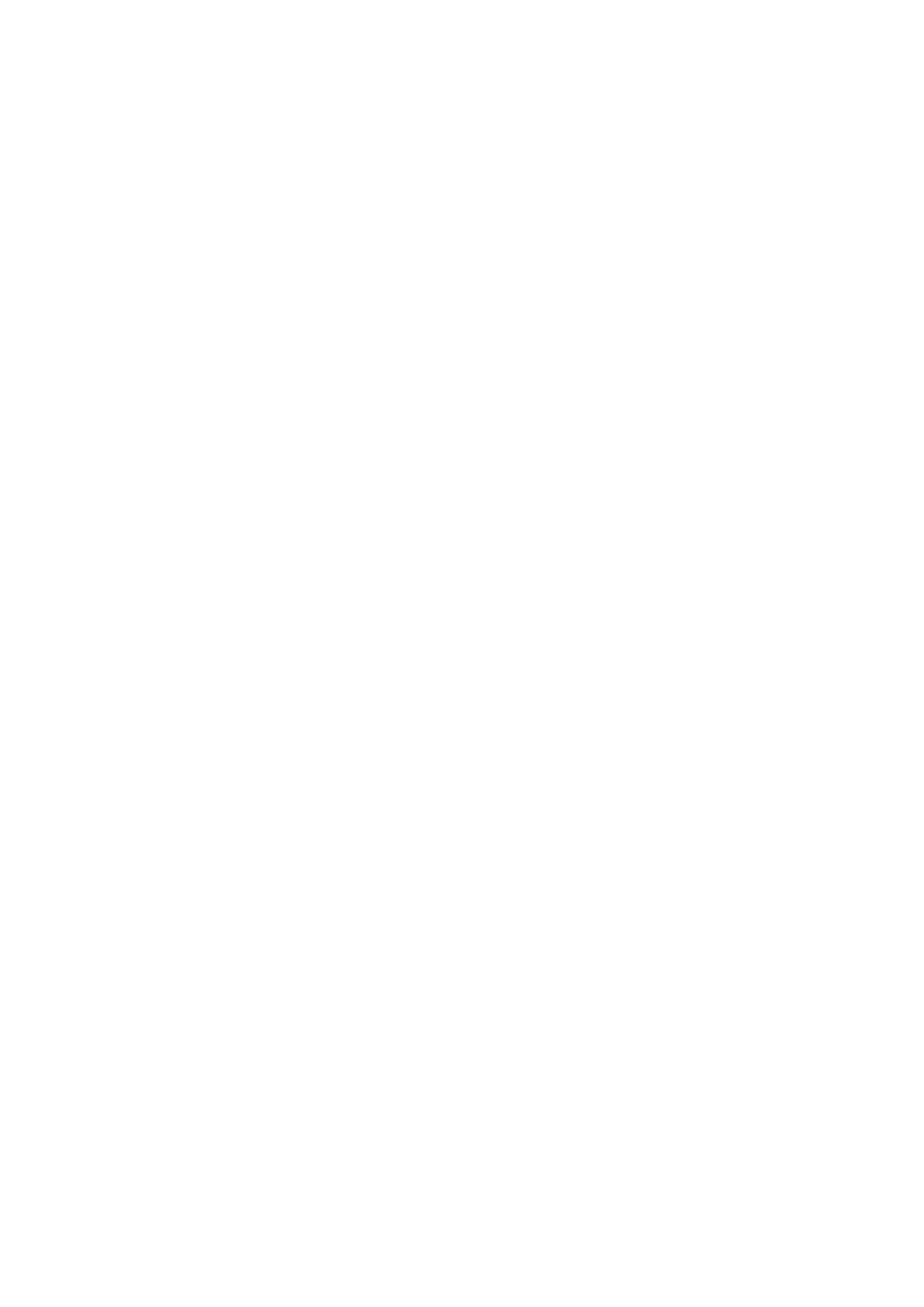# **ANNEX 1**

## **TIMETABLE FOR ACTIVITIES RELATED TO THE GESAMP-BWWG MEETINGS**

| <b>Timeline</b>      | <b>Activity</b>                                                                                                                    |
|----------------------|------------------------------------------------------------------------------------------------------------------------------------|
| 28 weeks before MEPC | Deadline for submission of application dossiers and related<br>documents to be reviewed by GESAMP-BWWG                             |
| (8 weeks)            | Preparation of the meeting, including circulation of any<br>relevant information provided by other delegations                     |
| 20 weeks before MEPC | <b>GESAMP-BWWG</b> meeting                                                                                                         |
| $(1$ week)           | Editing and completion of the draft report of the meeting                                                                          |
| (3 weeks)            | Review and approval of the report by GESAMP including<br>response/clarification by the Working Group                               |
| $(1$ week)           | Administrations confirm that no confidential data are<br>contained in the report                                                   |
| $(1$ week)           | Produce the final report                                                                                                           |
| 13 weeks before MEPC | Submission of the report of the meeting<br>οf<br>GESAMP-BWWG in accordance with the 13-week deadline<br>(bulky documents) for MEPC |

\*\*\*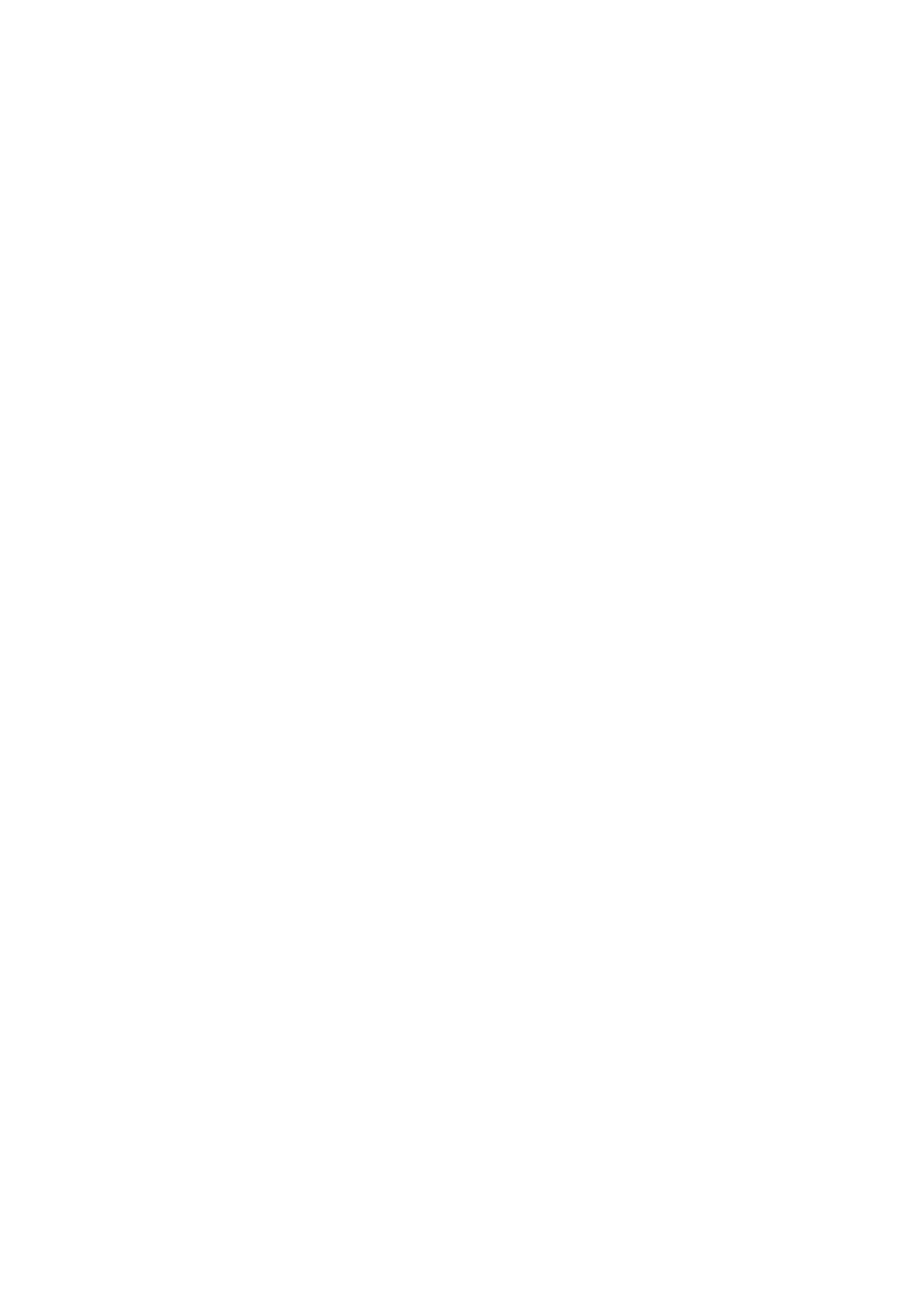### **ANNEX 2**

#### **TERMS OF REFERENCE FOR THE GESAMP-BWWG**

1 Consideration of development of necessary methodologies and information requirements in accordance with the "Procedure for approval of ballast water management systems that make use of Active Substances (G9)" for consideration by MEPC 77.

2 For Basic Approval, the Group should review the comprehensive proposal submitted by the Members of the Organization, along with any additional data submitted, as well as other relevant information available to the Group and report to the Organization. In particular, the Group should undertake:

- .1 scientific evaluation of the data set in the proposal for approval (see paragraphs 4.2, 6.1, 8.1.2.3 and 8.1.2.4 of Procedure (G9));
- .2 scientific evaluation of the assessment report contained in the proposal for approval (see paragraph 4.3.1 of Procedure (G9));
- .3 scientific evaluation of the risks to the ship and personnel to include consideration of the storage, handling and application of the Active Substance (see paragraph 6.3 of Procedure (G9));
- .4 scientific evaluation of any further information submitted (see paragraph 8.1.2.6 of Procedure (G9));
- .5 scientific review of the risk characterization and analysis contained in the proposal for approval (see paragraph 5.3 of Procedure (G9));
- .6 scientific recommendations on whether the proposal has demonstrated a potential for unreasonable risk to the environment, human health, property or resources (see paragraph 8.1.2.8 of Procedure (G9)); and
- .7 preparation of a report addressing the above-mentioned aspects for consideration by MEPC (see paragraph 8.1.2.10 of Procedure (G9)).

3 For Final Approval, the Group should review the discharge testing (field) data and confirm that the residual toxicity of the discharge conforms to the evaluation undertaken for Basic Approval and that the previous evaluation of the risks to the ship and personnel including consideration of the storage, handling and application of the Active Substance remains valid. The evaluation will be reported to MEPC (see paragraph 8.2 of Procedure (G9)).

The Group shall keep confidential all data, the disclosure of which would undermine protection of the commercial interests of the applicant, including intellectual property.

\*\*\*